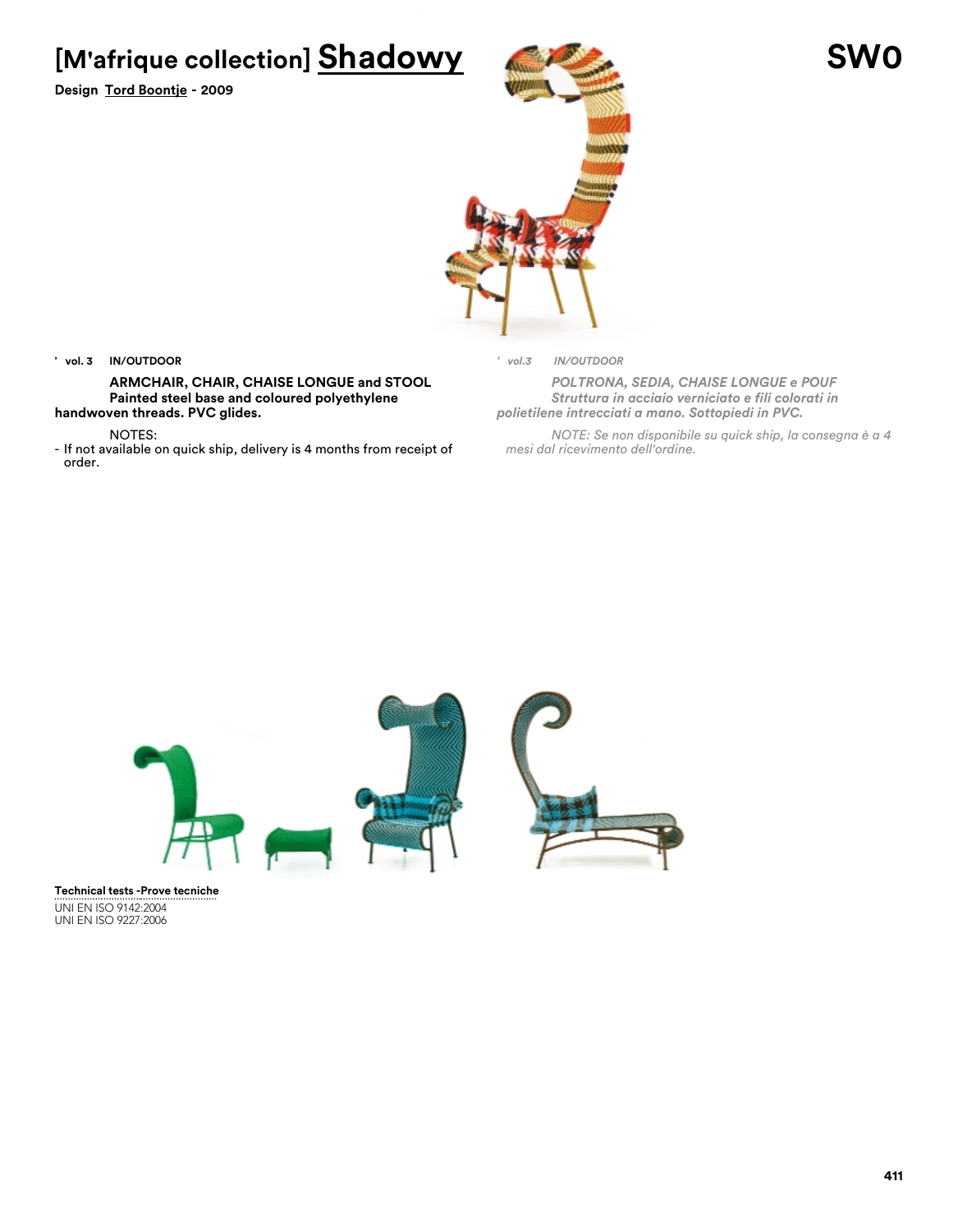## **[M'afrique collection] Shadowy SW0**

### **Pattern colours - Colori intrecci**









**tweed**

**multired** rouge / orange / jaune / noir

vert / vert clair / turquoise / bleu rouge / or / noir / bleu

**black-white** black / white

**tartan** oxyde / turquoise oxyde / turquoise

Version monocolour - Versione monocolore